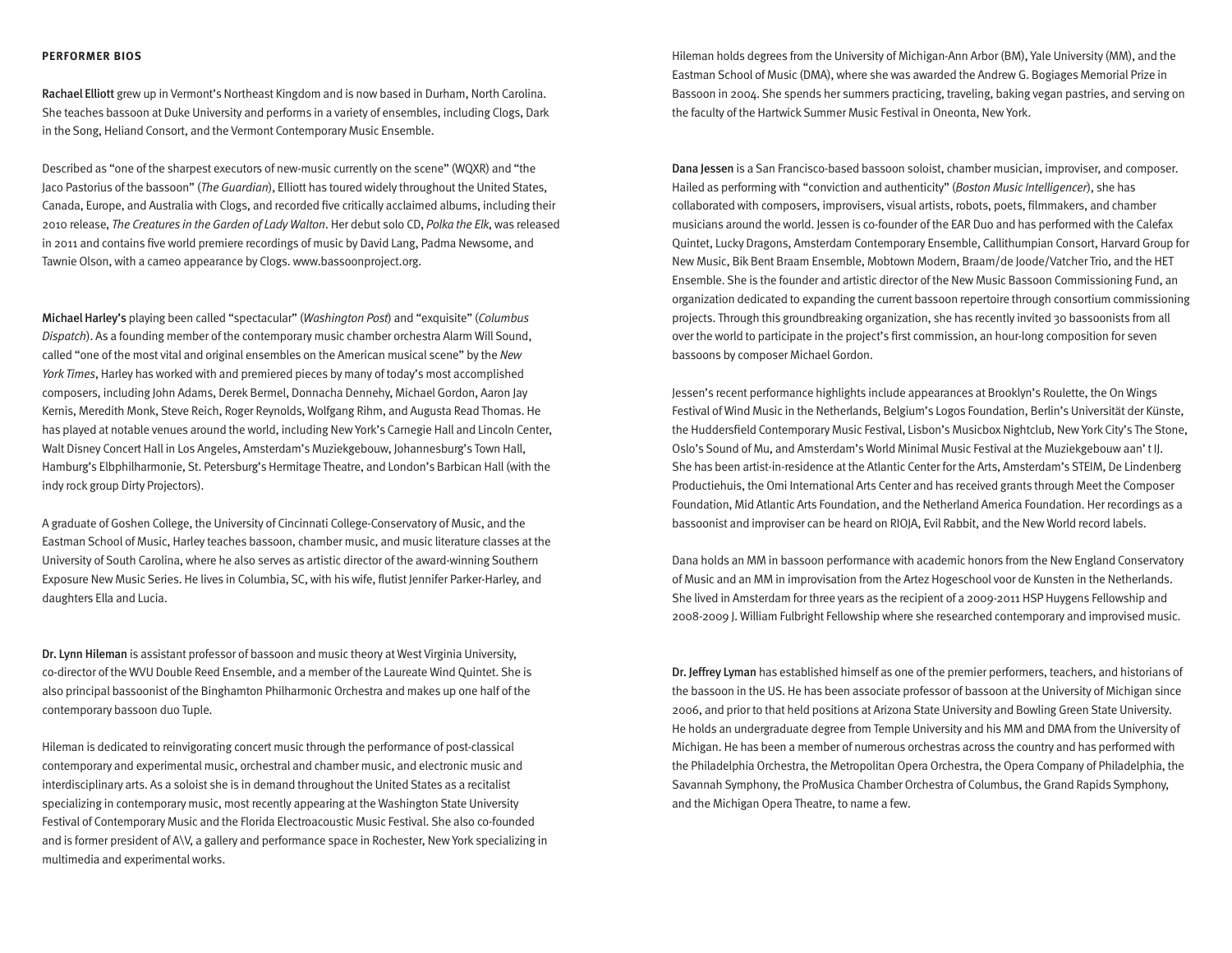He has appeared at the Moscow Autumn Festival, the Festival dei Due Mondi (Spoleto, Italy), Académie Européene d'Été de Musique (Tournon, France), Colorado Music Festival, Vermont Mozart Festival, Bellingham Music Festival, Saint Bart's Music Festival, and the Chamber Music Conference and Composers' Forum of the East at Bennington College, among others.

Lyman is also known as an author and advocate of new music, and has many publications and commissions to his credit, including works by Yuri Kasparov, John Steinmetz, John Allemeier, David Gompper, Bill Douglas, and Kathryn Hoover. As an author, Lyman is a frequent contributor to the publications of the International Double Reed Society, and his article topics range from textual issues in the music of Stravinsky and Canteloube through 19th century bassoon treatises and their impact on bassoon design to the biography of bassoonist and winemaker Gérard Faisandier. His article "After Shostakovich, What Next?," an annotated bibliography of recent music by Moscow composers, helped to spread that repertory around the world. His most recent major project is a mixed-media web-based survey of the history of the bassoon in Mexico titled El Bajón en México.

Saxton Rose's virtuosic interpretations of traditional repertoire and his dedication to new music have afforded him a prolific and varied career as soloist, orchestral, and chamber musician. He is artist/ professor of bassoon at the University of North Carolina School of the Arts, principal bassoonist of the Winston-Salem Symphony, and the bassoonist of Zéphyros Winds, an acclaimed New York-based wind quintet. He was principal bassoonist of the Puerto Rico Symphony Orchestra from 2003 to 2008.

Rose performs and teaches throughout the world. This past season he performed the Mozart Bassoon Concerto with the National Symphony of Colombia in Bogotá, recitals in Costa Rica and Mexico, as concerto soloist with the Orquesta Sinfónica de Caldas, Colombia, and in Berlin at the Philharmonie with Alarm Will Sound. Other recent engagements as concerto soloist have been with the National Symphony of Panamá, the Puerto Rico Symphony Orchestra, and with the Winston-Salem Symphony. His training includes courses in Germany, Austria, and Italy with some of Europe's most distinguished bassoonists, including Gustavo Núñez and Sergio Azzolini. Rose graduated with highest honors from the class of Stefano Canuti at the Conservatorio Agostino Steffani in Castelfranco Veneto, Italy.

Maya Stone is a bassoonist who is passionate about the musical art form and loves to teach it. She enjoys many styles and genres of music, and has commissioned several contemporary works, most recently a series of gospel music pieces by Mark Lomax II, William Menefield, and Raymond Wise. Stone gives several recitals and master classes around the US each year, is the second bassoonist of the Huntsville Symphony, and performs at the International Double Reed Society Conference.

Stone is currently a visiting assistant professor of bassoon at the University of Missouri's flagship campus in Columbia. She has held full-time positions previously at Bowling Green State University in Ohio, Middle Tennessee State University, and Austin Peay State University in Tennessee. Stone holds a DMA in bassoon performance from the University of Texas at Austin, an MM in bassoon performance and woodwind specialty from Michigan State University, and a BM in music education from the SUNY Potsdam Crane School of Music.

#### **COMPOSER BIO**

Michael Gordon's music merges subtle rhythmic invention with incredible power embodying, in the words of The New Yorker's Alex Ross, "the fury of punk rock, the nervous brilliance of free jazz and the intransigence of classical modernism."

Over the past 25 years, Gordon has produced a strikingly diverse body of work, ranging from large-scale pieces for high-energy ensembles to major orchestral commissions to works conceived specifically for the recording studio. Transcending categorization, this music represents the collision of mysterious introspection and brutal directness.

His orchestral and chamber works include Rewriting Beethoven's Seventh Symphony, Sunshine of Your Love, Potassium, Industry, The Sad Park, and Trance, among others. Works for theater and opera include What To Wear, Acquanetta, Lost Objects, and Van Gogh. He has also had numerous collaborations with artists in other media, most frequently with filmmaker Bill Morrison and Ridge Theater.

Gordon has been commissioned by Lincoln Center, Carnegie Hall, the BBC Proms, the Brooklyn Academy of Music, Settembre Musica, the Holland Music Festival, the Dresden Festival, and the Sydney 2000 Olympic Arts Festival, among others. The recipient of multiple awards and grants, he has been honored by the Guggenheim Foundation, the National Endowment for the Arts, the Foundation for Contemporary Performance Arts, and the American Academy of Arts and Letters.

Born in Miami Beach in 1956, Gordon holds a bachelor of arts from New York University and a master's in music from the Yale School of Music. He is co-founder and co-artistic director of New York's legendary music collective Bang on a Can.

#### **GROUP BIO**

Making their debut in 2012, the Rushes Ensemble consists of bassoonists Dana Jessen, Michael Harley, Jeffrey Lyman, Rachael Elliott, Saxton Rose, Lynn Hileman, and Maya Stone. A new force in contemporary music, this unique septet of bassoonists is dedicated to expanding and diversifying the future of bassoon repertoire through commissioning projects and collaborations. The ensemble takes its name from Michael Gordon's Rushes, a 60-minute work for seven amplified bassoons commissioned through the New Music Bassoon Commissioning Fund. The Rushes Ensemble will be releasing the premiere recording of Michael Gordon's Rushes on Cantaloupe Records in November 2012. Upcoming engagements include performances at the November Music Festival in 's-Hertogenbosch, Amsterdam's Ostadetheater, the Hague's Korzo Theater, and the Concertgebouw Brugge.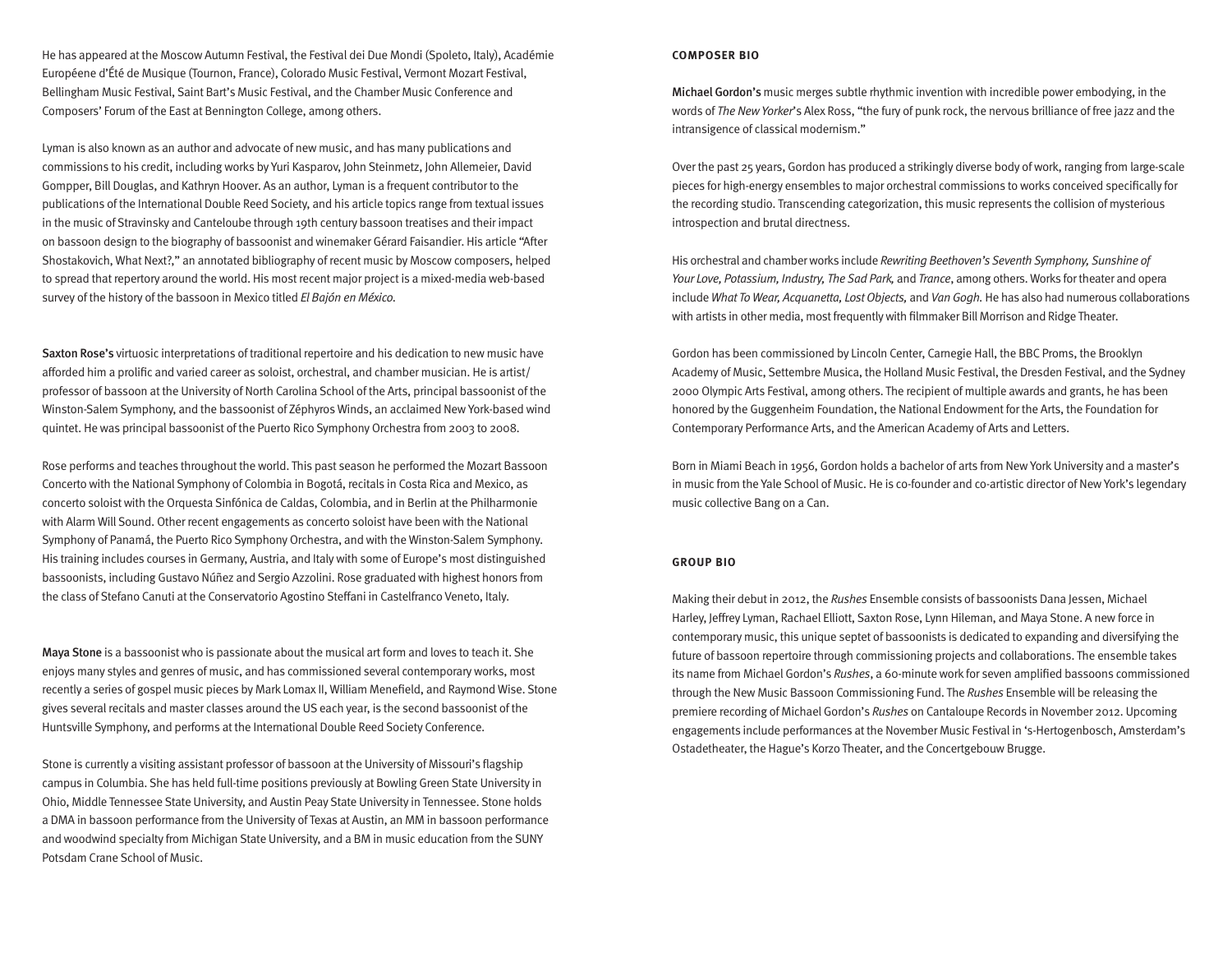#### **PERFORMANCE**

## Rushes

Michael Gordon World Premiere Saturday, September 15, 2012

**THE RUSHES ENSEMBLE:** Rachael Elliott, Michael Harley, Lynn Hileman, Dana Jessen, Jeffrey Lyman, Saxton Rose, Maya Stone – bassoon

#### **NOTE**

The premiere of a piece is unique. As a performer, the premiere is usually the most nerve-wracking. For a composer, it is the moment when the sound imagined becomes the sound heard. And for the audience, it is a time of discovery and unlimited potential. The anticipation percolates when the piece is only a few minutes long, but when it is an instrumental composition that lasts an hour, it takes on heightened intensity.

There are, of course, mental and physical playing demands placed on performers and technical and stylistic writing challenges for the composer. And there is also the participation of the audience experiencing music as it unfolds, and listening to that which has never been heard.

If one ponders all that has led to this moment of premiere—Michael Gordon spending months or more on this piece, thinking and writing, the virtuosic bassoonists toiling away uncounted amounts of time practicing and rehearsing—it may lead to an examination of how the listener participates in the equation. It is the listeners that receive what is being shared and reflect upon what was heard, and if they liked it or not, and why.

And this exchange—a composer who hears what was once a thought in his head, musicians sharing sounds they've refined and perfected, and an audience that listens to something no audience has heard before—happens collectively, at the same time, within the hour. For the composer and performer, the "new" has trickled in over time, but the audience is able to experience the full power of the adage "You only hear a piece for the first time once."

Perhaps Rushes is aware of that feeling—referring to the euphoric sensation of energy that flows during moments of excitement or elation. But the title also takes its name from tall grass and reeds, inspired in part by the reeds that produce sound on a bassoon. The length of the piece allows Gordon to slowly build a landscape for the listener to inhabit—maybe a field as the wind blows by. Intricately layered rhythms pushing against one another are transferred into a palpable texture that bubbles and murmurs instead of clashes. The similar timbres of the seven bassoons meld together into a swirling type of super-instrument that pushes forward, simultaneously demanding attention and inviting wandering.

The composer and performers have been in residency at EMPAC for the past week, rehearsing and recording Rushes, which will be released on Cantaloupe Records.

—Argeo Ascani, Associoate Curator, Music

# **2012** EMPAC



*Tuesday September 18 7:30 pm* FREE

#### PERFORMANCE: WORK IN PROGRESS

### Triptych 0811 Ella Fiskum Danz

A work in progress by Norwegian dance company Ella Fiskum Danz that explores the inner life of dreams, reality, and ambition.